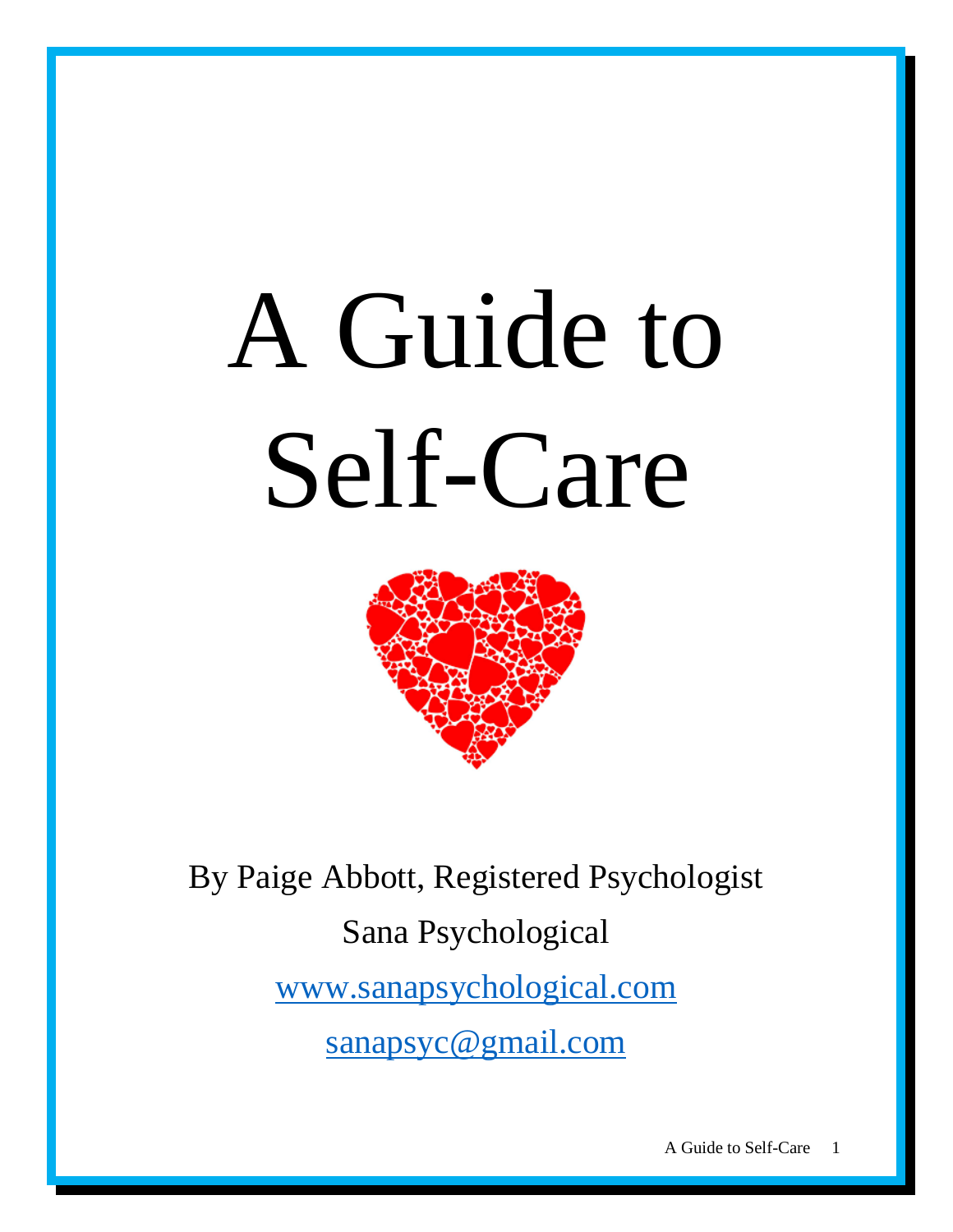## Introduction

This e-book has been created as my gift to you. I have worked as a Registered Psychologist in Alberta since 2009 and, along the way, I have heard a lot of different people talk about self-care and, sometimes more accurately, their lack of it. I have found that many people struggle with self-care and I wanted to offer a resource that may help in your journey of personal development and selflove.

In terms of the challenges I have heard along the way, some people do not know what self-care is, others do not know how to implement it, and some do not see the point. The common denominator is often a struggle in loving self. Why would we want to invest time and energy into taking care of ourselves if we do not really like ourselves? I hope this tool will support you in building awareness and/or action to support you wherever you are at right now and to, ultimately, be a building block in growing your relationship of respect and care for yourself. If you do not have your own back at the end of the day, who else is going to?

For myself, I have struggled throughout my life with high amounts of shame, self-doubt, and low self-worth. This has ebbed and flowed over time and seems to be on an upwards trajectory towards more consistent self-love, compassion, and care. I have found that taking regular time to move my body, nourish it well, cultivate friendships with people who unconditionally care about me, and checking in on my preferences around basic things has been healing. I hope that you can continue to reflect on what caring for yourself would mean and what benefit that may offer you.

A quick disclaimer: This e-book is intended to be used as a self-help and personal development tool in conjunction with other supports, including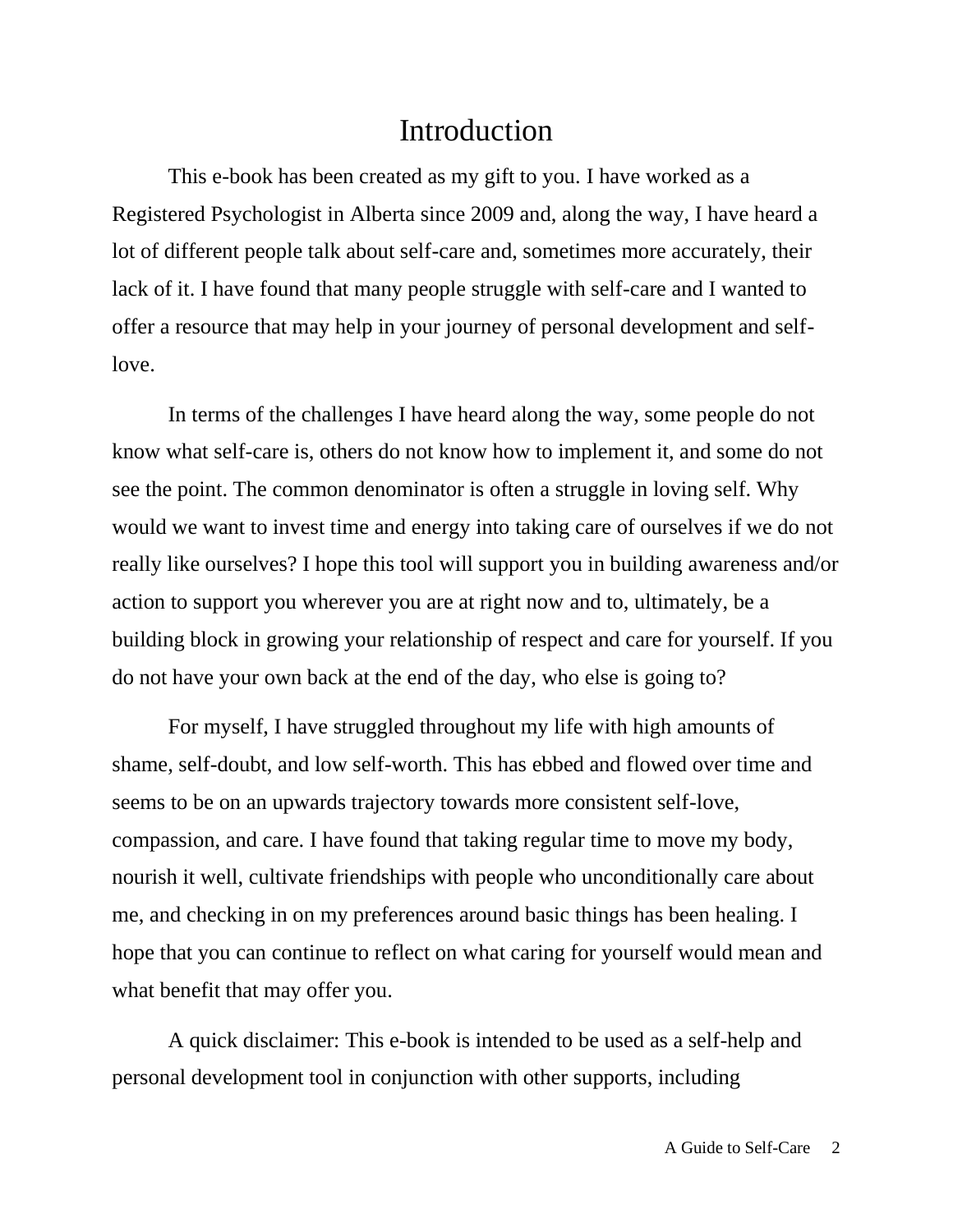professional therapy. If you have been experiencing mental health and/or addiction symptoms that are chronic, debilitating, and/or concerning to you, I would encourage you to consult with a healthcare provider for proper assessment, diagnosis and/or treatment. Self-help tools alone may not be enough to support you in your journey of wellness (and that's okay). Remember, books and strategies are not a substitute for professional support.

This e-book contains information as well as questions and exercises. You can complete these electronically if you wish, or by writing your responses down on paper. I encourage you to move into this exploration with curiosity, openness, and a desire to learn and grow. I hope you will try to remove expectations from yourself, especially to do it perfectly or figure it all out. Wherever you are at today is wonderful. Anything you can learn or do differently today will support you tomorrow. My professional slogan is, '*Do different. Be different.'* All it takes is small steps of change.

Alright, now that we have laid some groundwork, let us delve into an exploration of self-care.

Sincerely,

*Paige Abbott*

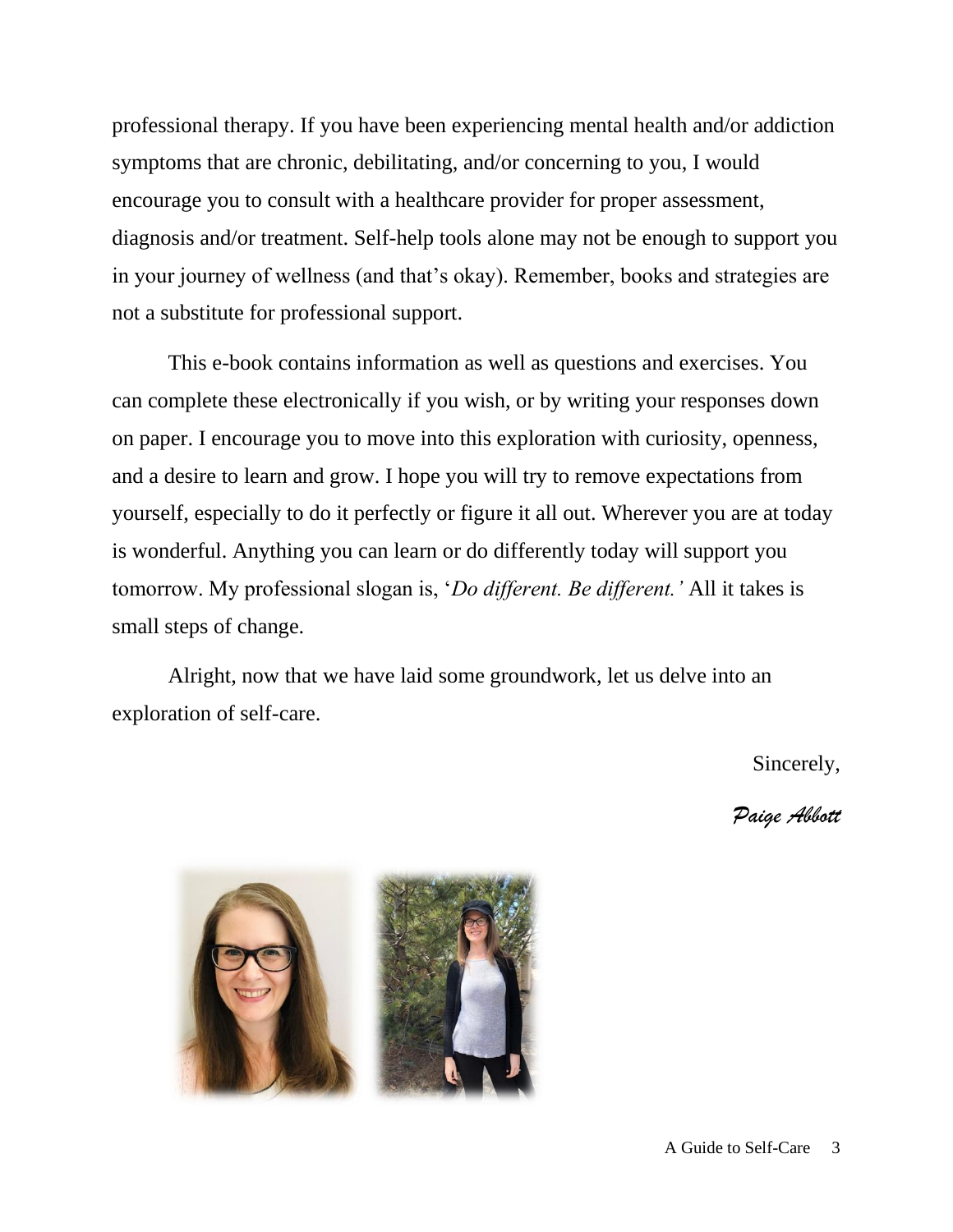# Table of Contents

- 1. What is Self-Care?
- 2. Common Stumbling Blocks
- 3. Tools for Looking After Yourself
- 4. Action Plan
- 5. Further resources
- 6. Conclusion
- 7. About the Author

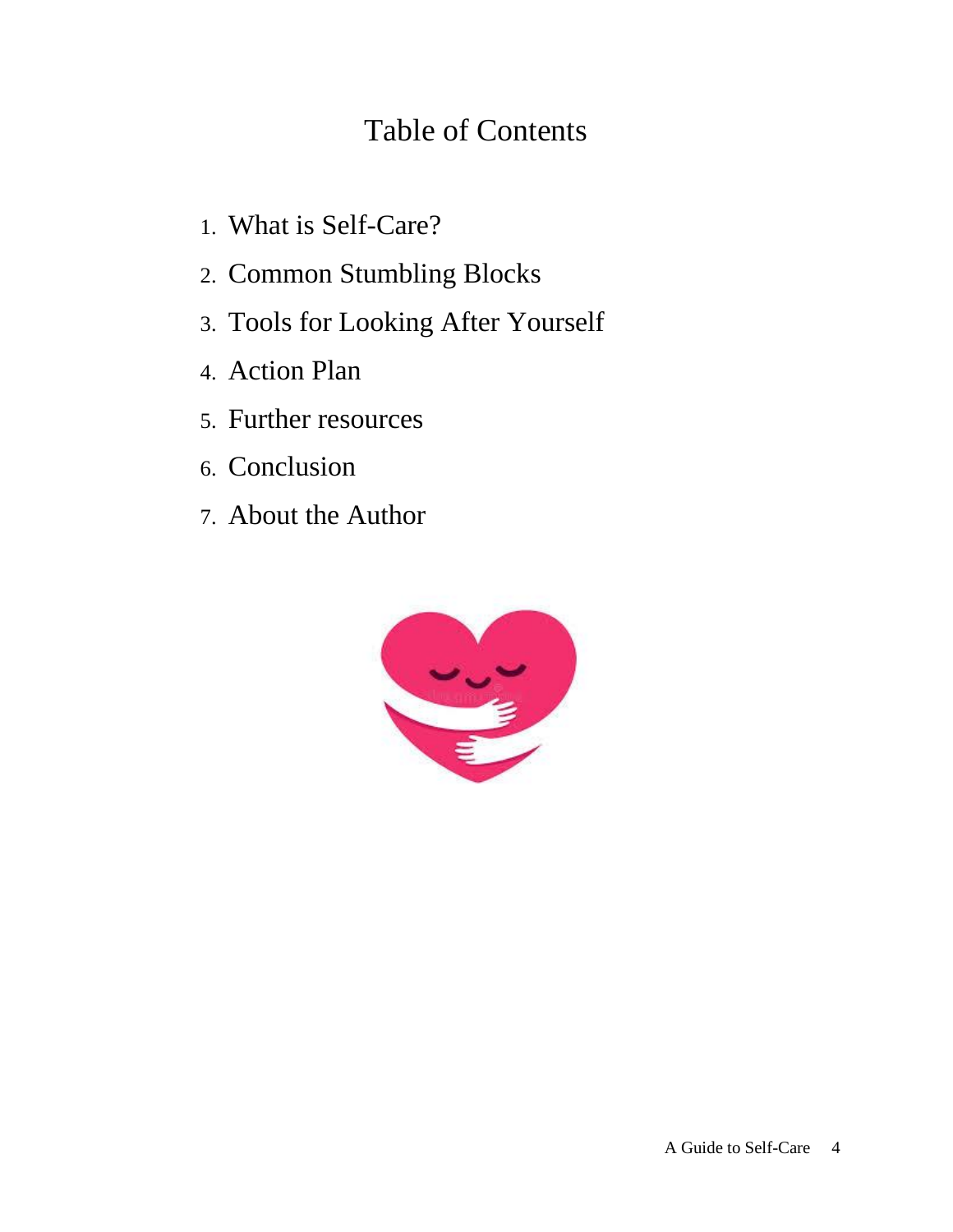## 1.What is Self-Care?

Webster's Dictionary defines self-care as… Nope, that is not where we are going to start on this one. Sure, we could look up a formal definition of self-care, as I'm sure many of you reading this have done already. That is not what we are hoping to accomplish here. What we are hoping to really accomplish is more personal. We want to understand and start to unearth; What does self-care mean to *you*?

#### **Question 1: What is your current definition of self-care?**

#### **Question 2: How do you engage in self-care?**

From my perspective, self-care is a combination of **Intention + Actions**. We will use this as our starting point in our guide to self-care.

#### **Intention**

What do I mean by intention? Let us take an example to explore this further. I can do an action like go for a walk or eat a healthy dinner, but if my motivation behind taking that action is to: a) Impress others; b) Stave off putting on weight; c) Get external approval; and/or d) Because I "should", then this is not an act of selfcare. Sure, it is a helpful act for my body (my body will be fundamentally grateful for the movement or the nutrition), but the connection to self is limited to nonexistent. Where am I in the equation? Therefore, intention is (almost) everything when it comes to self-care. The actions are important but what is driving those actions is essential.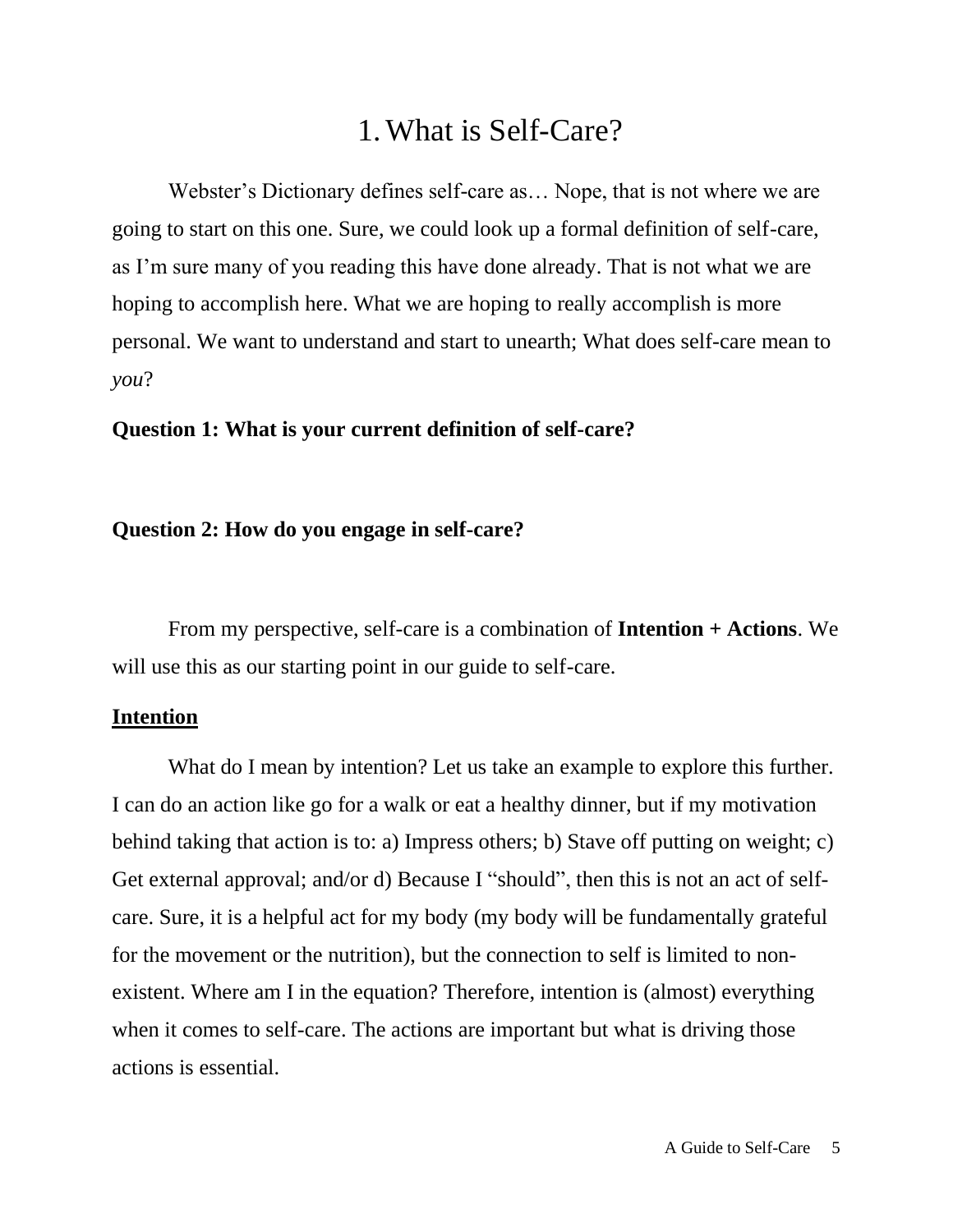WE ARE NOT 'SELF-CARING' WHEN WE ARE ATTENDING TO OTHERS' NEEDS OR EXPECTATIONS OVER OUR OWN

**Question 3: When you engage in acts of 'self-care', what is driving you?**

**Question 4: How does your current self-care make you feel? (You can choose from the following list as well as come up with feelings of your own: Happy Fulfilled Disconnected Connected Shame Guilt Comfortable Fearful Uncomfortable Sad)**

#### **Actions**

The motivation driving a behaviour is important to pay attention to and another essential aspect of self-care are the actions themselves. These, much like the intention, are personal and unique to the individual but follow a theme of rejuvenation. Actions that drain, frustrate, annoy, shame, discomfort, anger, sadden, and/or deplete you are not self-care. Taking care of self is about restoring your energy, balance, and grounding in the present.

**Question 5: What actions, environments, people, and/or situations do you find draining?**

**Question 6: How do you know when you are drained? What does this feel like for you?**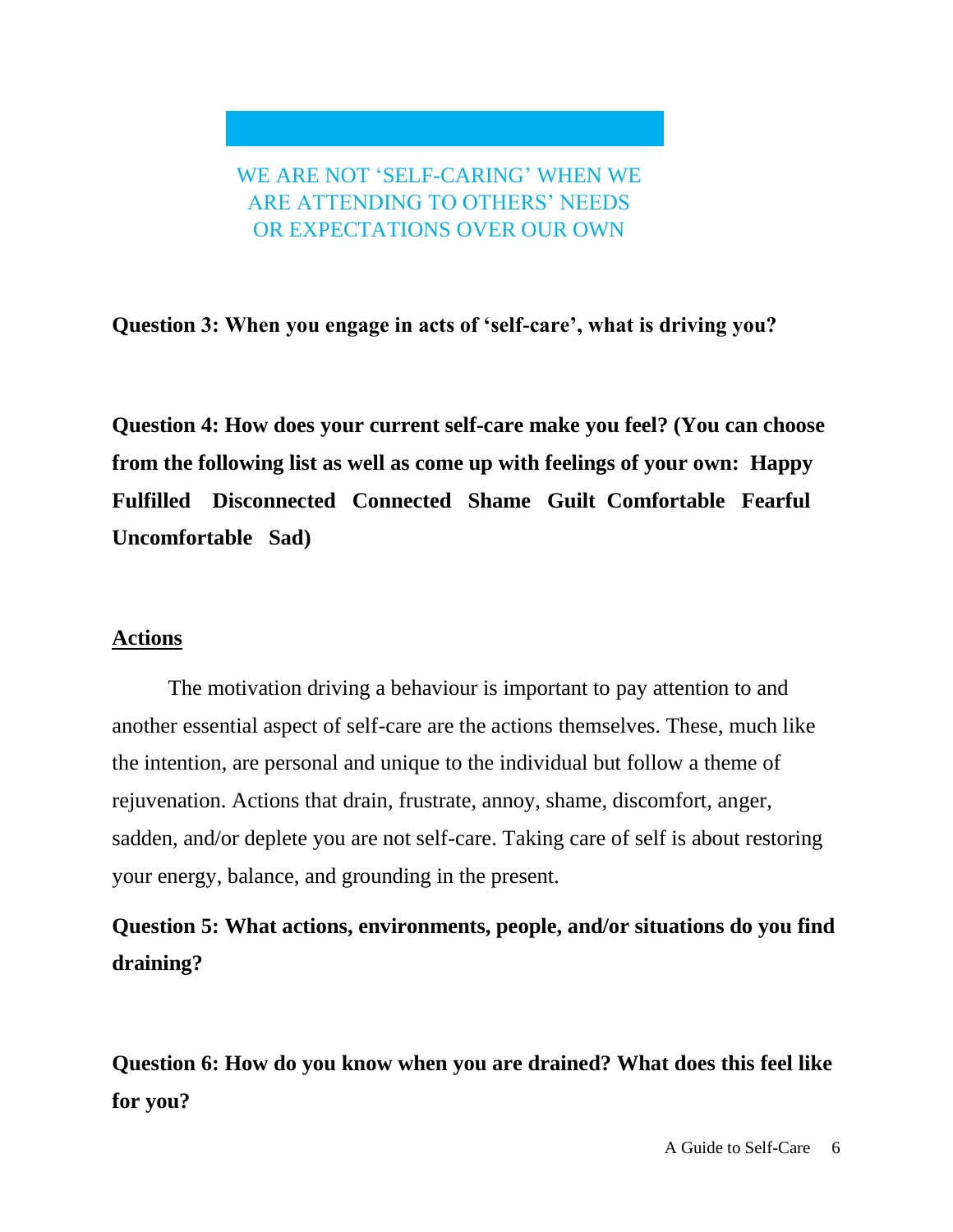Many people may narrowly define self-care as a vacation or taking a trip to the spa. That is not to say these are not self-care actions, they can be for many, but there are many other things in life that can bring about a similar feeling of wellness. If you do find vacations, leaving your home city, or going to a spa relaxing, this is a helpful template to look at what those actions offer you and how they feel. As you explore other actions, you can use those feelings as a guide to see how rejuvenating these new activities are.

For instance, travelling often provides people the opportunity to be mindful and present without distraction. This might be easier to achieve when you are on vacation, but what if it were possible in your life every day at any time? You can take the fundamental principle of mindfulness and start incorporating that into your day in small moments at a time. Smelling a flower, looking outside, watching a pet or child consciously and purposefully. Sure, it might not feel exactly the same as travel but notice how it impacts you. You will likely feel slightly more relaxed and in tune to your surroundings and self then you were before you did the mindful action.

**Question 7: What situations, activities, places, things do you find restorative?**

**Question 8: What do you think it is about these that restores you?**

**Question 9: Brainstorm how you could bring some of these principles into your daily life. When would you do that? What would it look like?**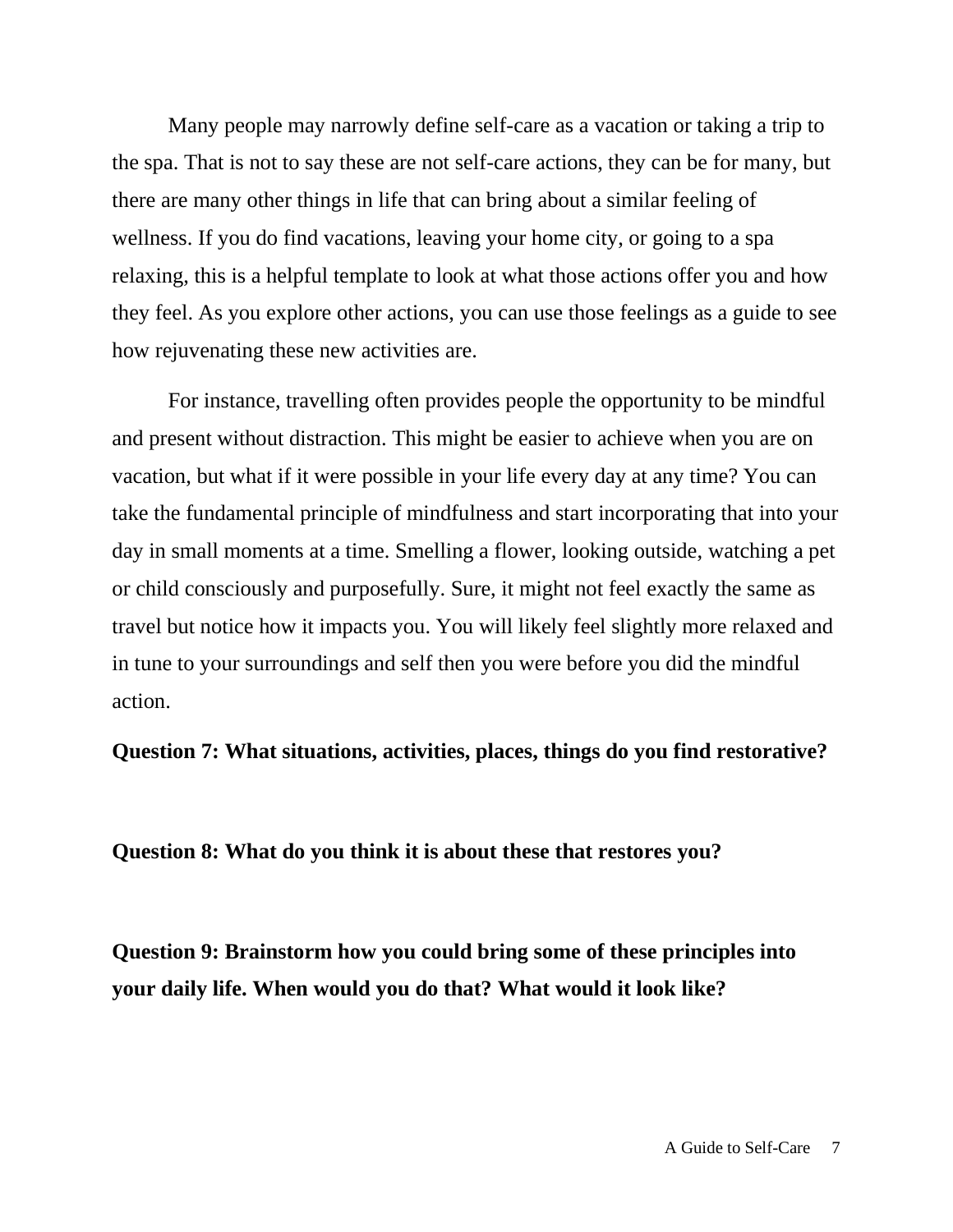Now that we have explored some of the fundamentals of self-care, let us look at some of the common (and personal) stumbling blocks that people encounter along the way.

> SELF-CARE IS A COMBINATION OF INTENTION + ACTIONS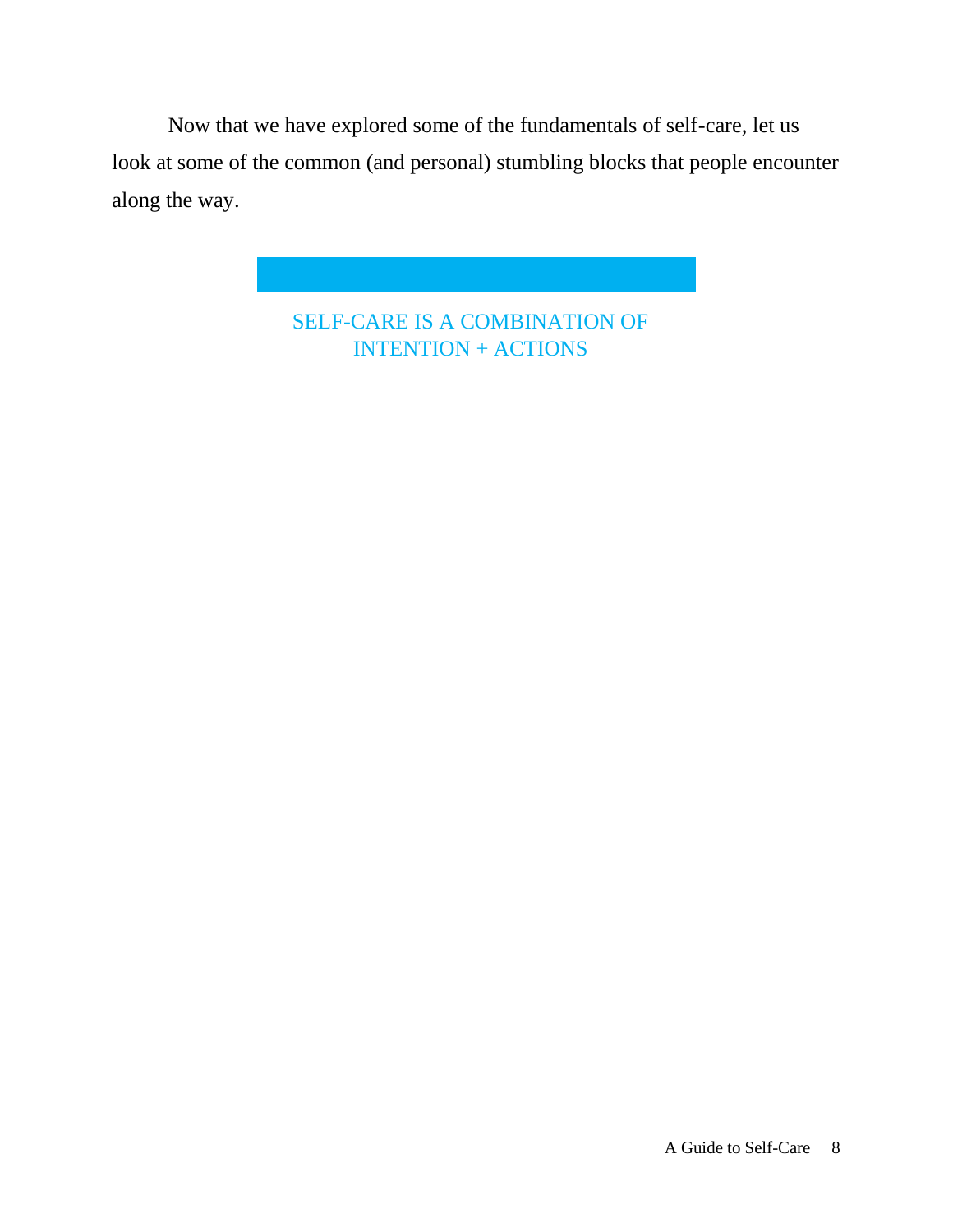## 2.Common Stumbling Blocks

I hear often from clients that they do not know what self-care is and cannot identify what they do to take care of themselves. There are a number of common barriers that come up in the path to taking care of self.

#### **No Training**

How you observed your primary caregivers looking after themselves is part of what can make or break our journey to self-care. If your role models did not engage in self-care for whatever reasons then it would have been difficult for you to learn what this looks like. Sometimes role models are so busy just getting by or have their own mental health or addiction issues that get in the way of slowing down and taking care of themselves. For me, even though my caregivers had untreated mental health issues that impacted our lives, I still saw modelling of healthy behaviours like exercise, healthy eating, regular eating, and relaxation outside of work. There were other things I did not see modelled, particularly emotional self-care, but I felt confident to explore and seek out resources for myself. My first journal was started when I was six years old! No idea where that came from as I did not see anyone in my life writing down their thoughts and feelings, but I'm glad I found that tool at such a young age as it was, and continues to be, a very helpful outlet for me. Basically, if it is not modelled then people do not know how to do it. The good part about that is that self-care is a tool (well, really multiple tools) that can be learned at anytime.

## **Question 10: What did you see modelled by your caregivers in terms of selfcare?**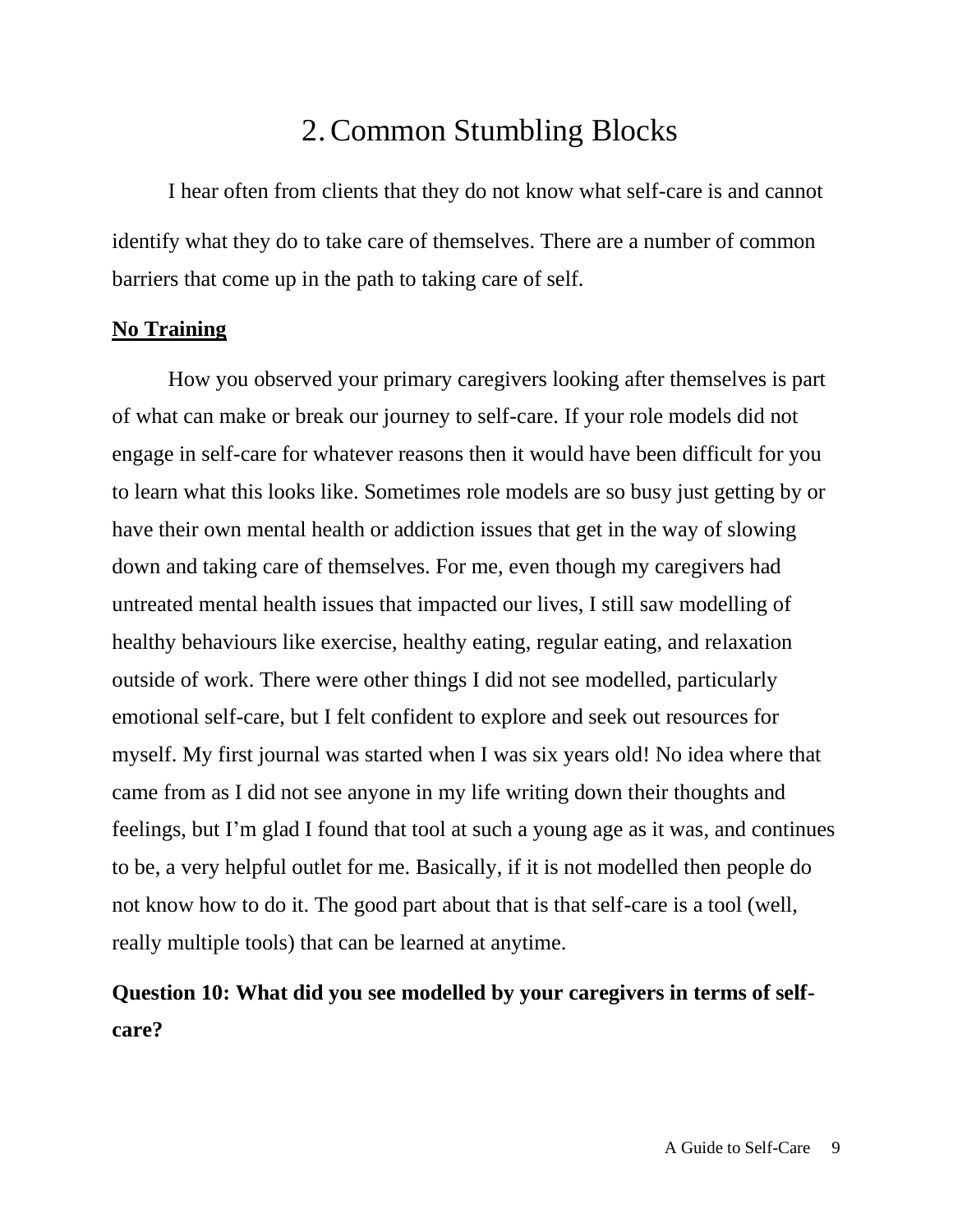#### **Question 11: What were your caregivers' barriers to self-care?**

#### **Shame**

If people do not feel very good about themselves then the idea of self-care is not only foreign, it can seem repulsive. It is a complete paradox to the internal feelings, which send the message to distract and get away from self rather then spend time focusing on self.

Taking time to invest in nurturing self can help to lessen the amount of shame people are carrying. The act of taking time for self sends the message to our brain that "I am worthy" which is what we are trying to counterprogram the shame-based messages of "I am unworthy" with.

The tricky part is that the shame can prevent people from being able to take care of themselves. To get around this conundrum, I recommend slow, bite sized steps of action that are realistic and doable, though they may still be uncomfortable.

**Question 12: How does your brain talk to you about you? Write down examples of statements, phrases, words that you hear about yourself from your own brain.**

**Question 13: How do you feel about yourself when you hear these messages?**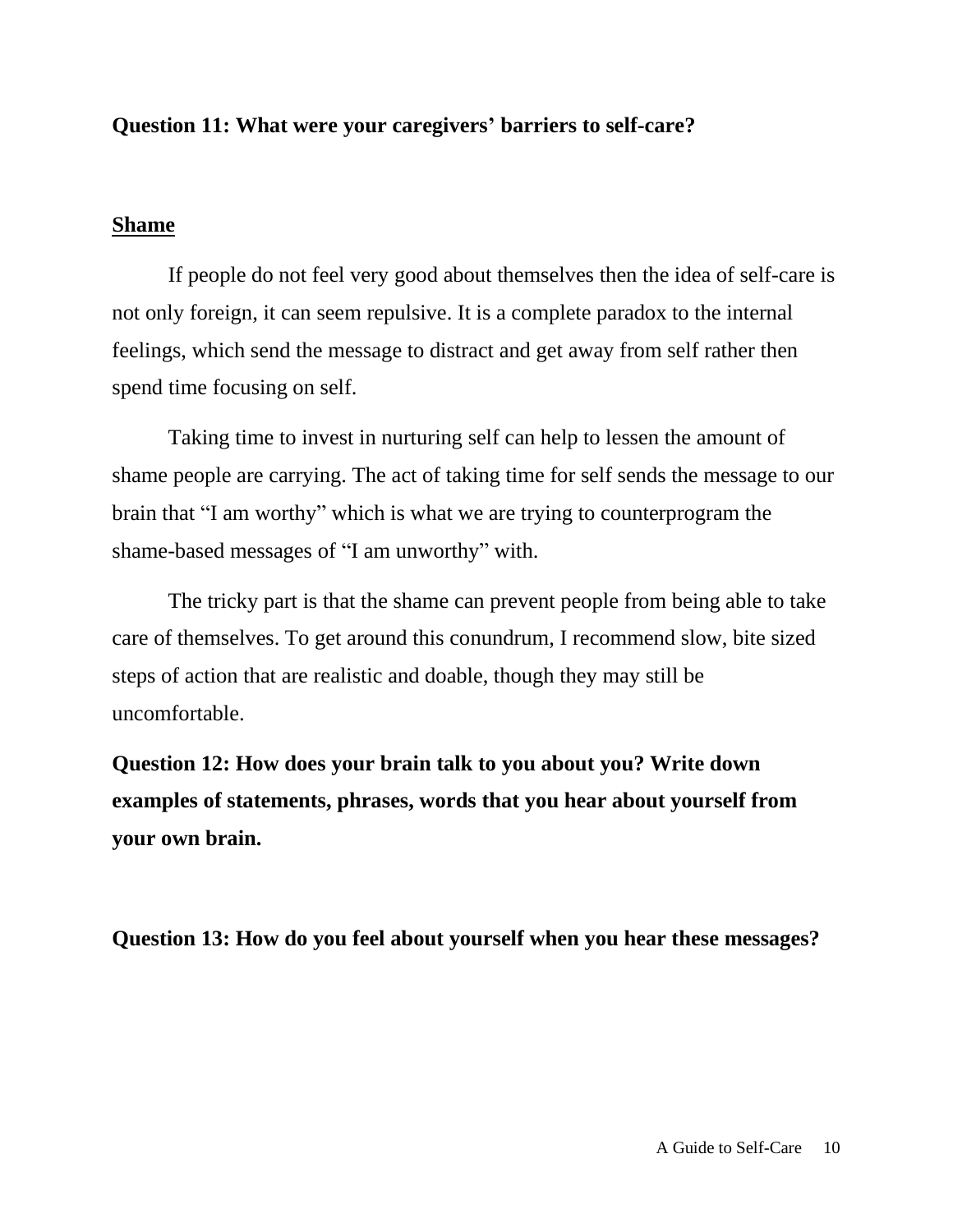**Question 14: What would be more helpful and kind messages to hear about yourself? Write down examples of statements, phrases, words that you would like to hear your brain say about you.**

\*Although we are jumping ahead a bit since this is not the action chapter, I would recommend that you challenge yourself to pick one of the statements, phrases, or words you wrote down in Question 14 and said it to yourself multiple times throughout the day. If you do this with a different phrase every day for three weeks, observe how that starts to shift your feelings about yourself.

#### **Societal Messaging**

We have our personal role models, who are often our primary caregivers as well as people we spend a lot of time with, but a big teacher for our brains is society, whose messages come to us through many sources. What is the primary message from society about self-care? I would say it is that "Self-care is selfish." Well, me and every other healthcare practitioner out there would take a stand against that and boldly declare that: **Self-care is not selfish**. Self-care allows us to maintain strength which fuels our purpose and contributions to the world. Therefore, if society wants us to be an active participant in it, then it needs to reinforce the message of having people take time to recharge their batteries in order to be able to do this. Without a full battery, our ability to work, parent, fundraise, support, and contribute diminishes. As our battery dwindles, we become incapacitated and even disabled and then society ends up needing to support with sick time, disability pay and leave, and hospitalizations. Much of this could have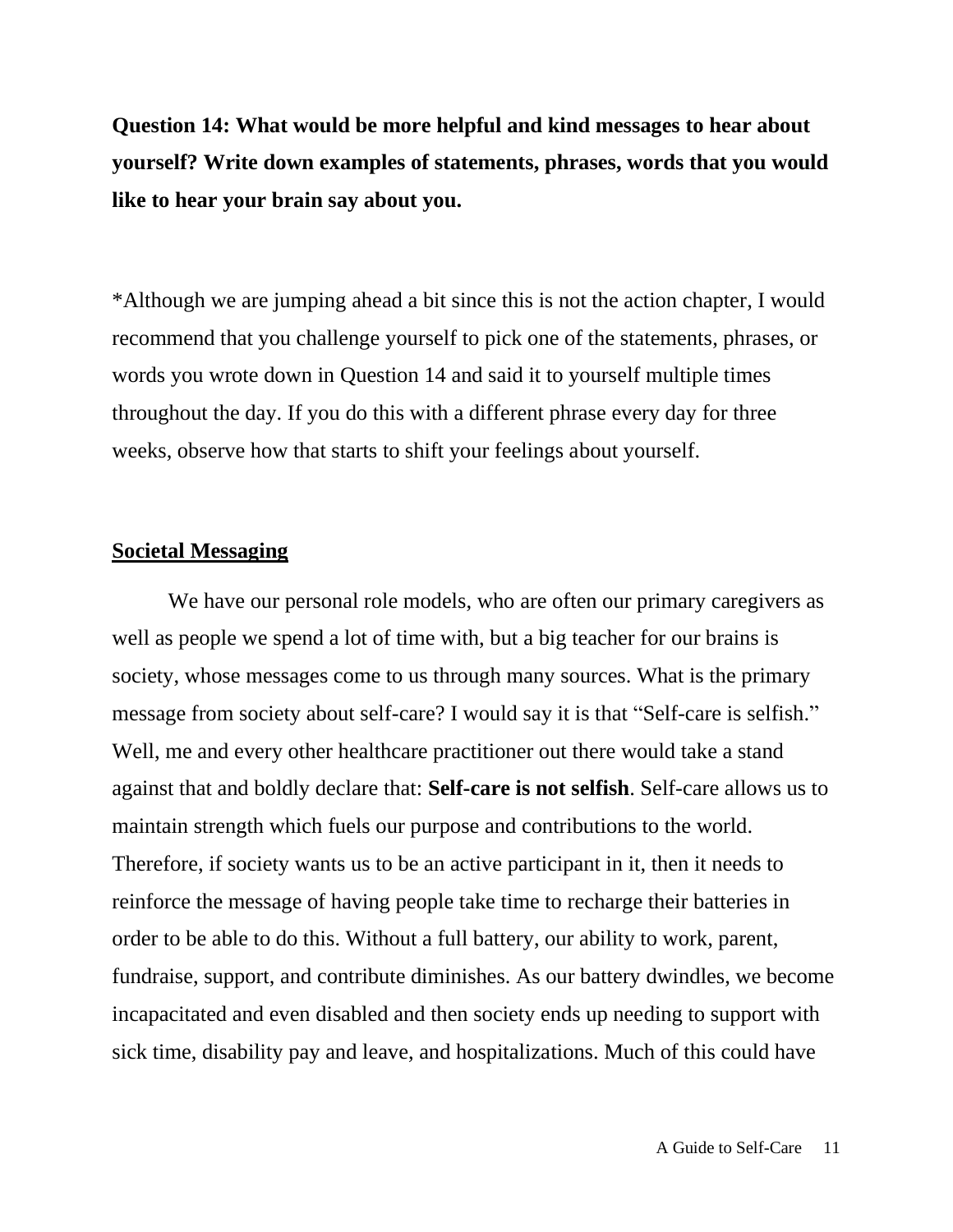been prevented with time, space, and encouragement to allow people opportunity for rest and rejuvenation.

Of course, we cannot change society but we can change ourselves. Rather than prioritizing work or other commitments, try bringing yourself into the mix.

## SELF-CARE IS NOT SELFISH



**Question 15: What messages have you taken on about self-care from society? Write down as many as you can.** 

## **Question 15a: Now, look at your list of messages and review them. Which do you actually believe and find truth in? Which ones do you not agree with?**

We must know who we are and what we believe in. Only then can we create customized and personalized goals that will match our needs as well as our value system. Picking goals that are impersonal is not going to get you very far.

#### **Planning**

With self-care, it is easy for life to get in the way. Other commitments or obligations come before any intended plan for self. If you did something for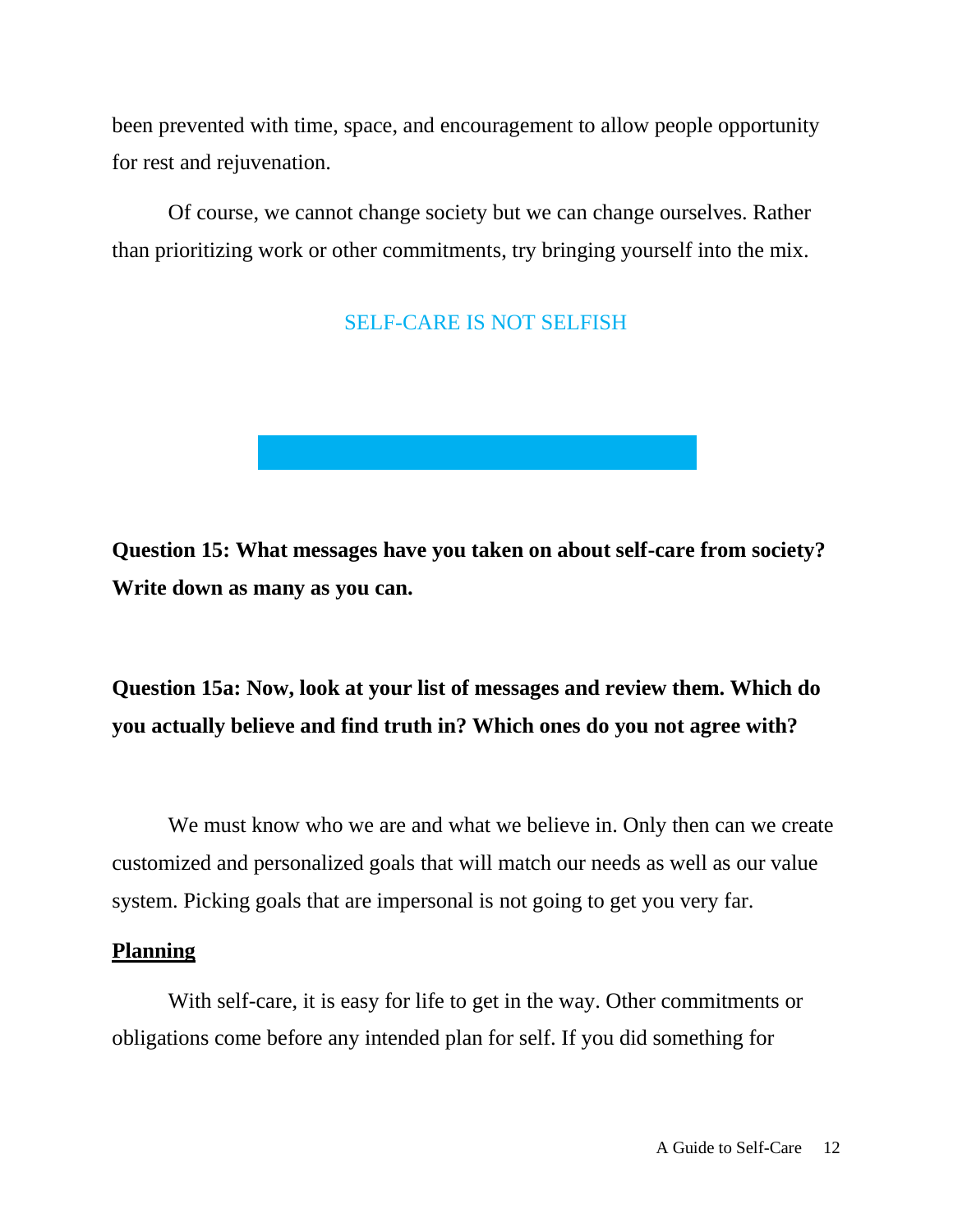yourself before somebody else, that means you are selfish and rude, right? Please see the previous section for a discussion on this.

I hear often from people that there is just no time for self-care. Everything else comes first and feels more important. Even with the intention to go to the gym or cook a meal, the reality looks different when stress, fatigue, or other commitments take over. This is the reason that action steps need to be realistic or else they are not going to happen and you will be left feeling frustrated and dejected.

**Question 16: What excuses, commitments, or other things get in the way of your self-care goals? List them here.** 

**Question 17: What are some intentions you have had for awhile but seem to struggle to do at all or consistently?** 

These initial chapters were designed to start creating awareness about your beliefs about self-care and the barriers that get in your way. In the following sections, we start to look at the action that can be taken to create change.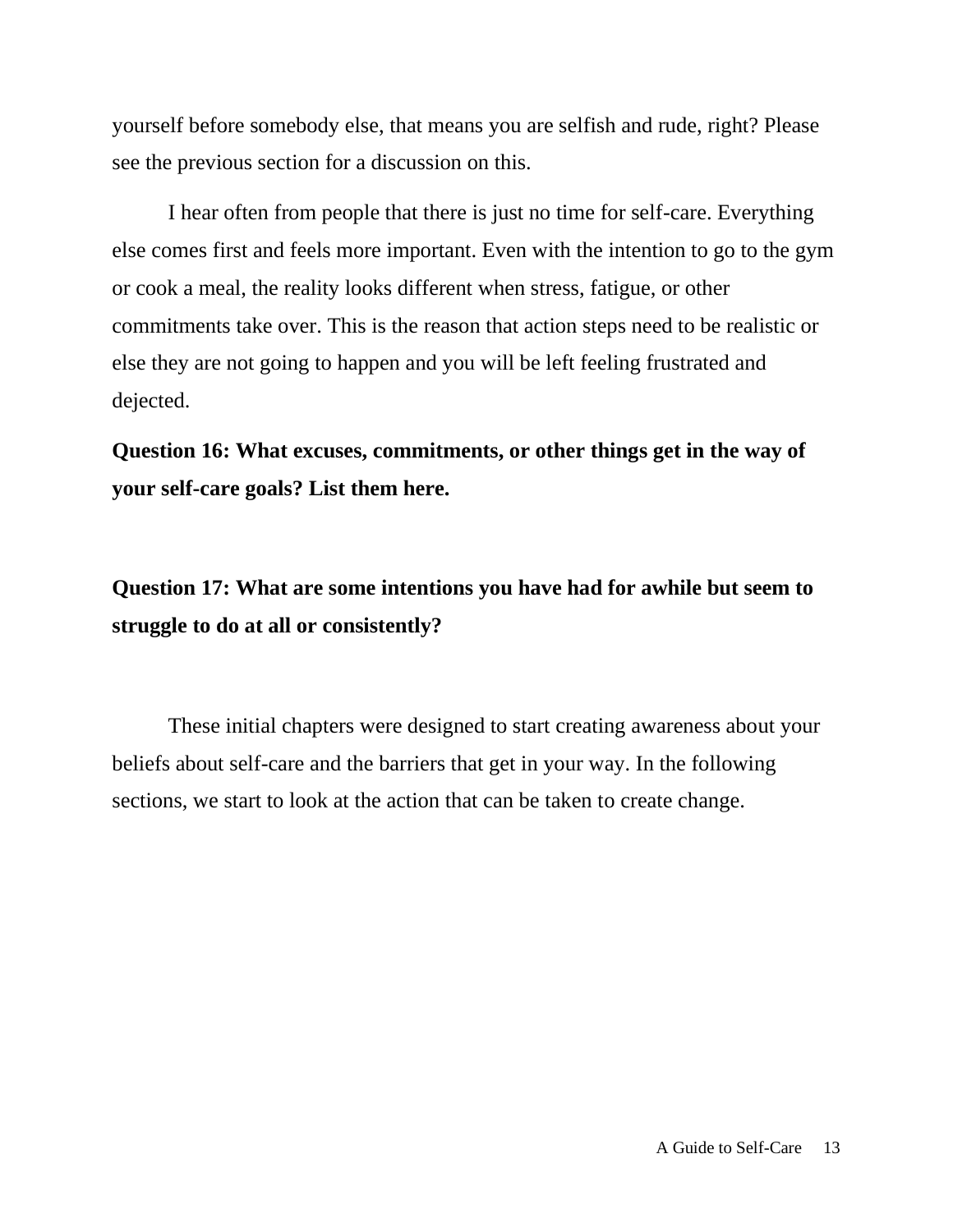## 3.Tools for Looking After Yourself

Let us now dive into the meat of self-care. At this point we need to explore what are the options available to you for looking after yourself? I have tried to be as comprehensive as possible, taking into consideration things I find meaningful as well as what I have heard others find value in over the years. I have left some blank spaces at the bottom of the chart for you to include other actions (however small they may seem) that you find personal value in.

What we are fundamentally trying to identify are the actions that you can take that fill you up. They may not be big actions and they may not come with big reward, but during or after doing them, you feel even just a bit more settled, peaceful, and rejuvenated to carry on with life. Even though your brain may resist these actions, you know in your core that they are helpful.

If you find the steps that you are taking exhausting, draining, and extremely painful, then chances are you have not found the action steps that are of best fit for you. You may be putting undue pressure on yourself that you "should" find value in something but, in reality, you don't. It is important that you be honest with yourself about what you enjoy and know holds value for you.

**Question 18: The question for this section is to carefully read through the list below and make a separate list of the activities you are doing, would like to do, and/or have found value in before. This becomes the start of your self-care action plan.**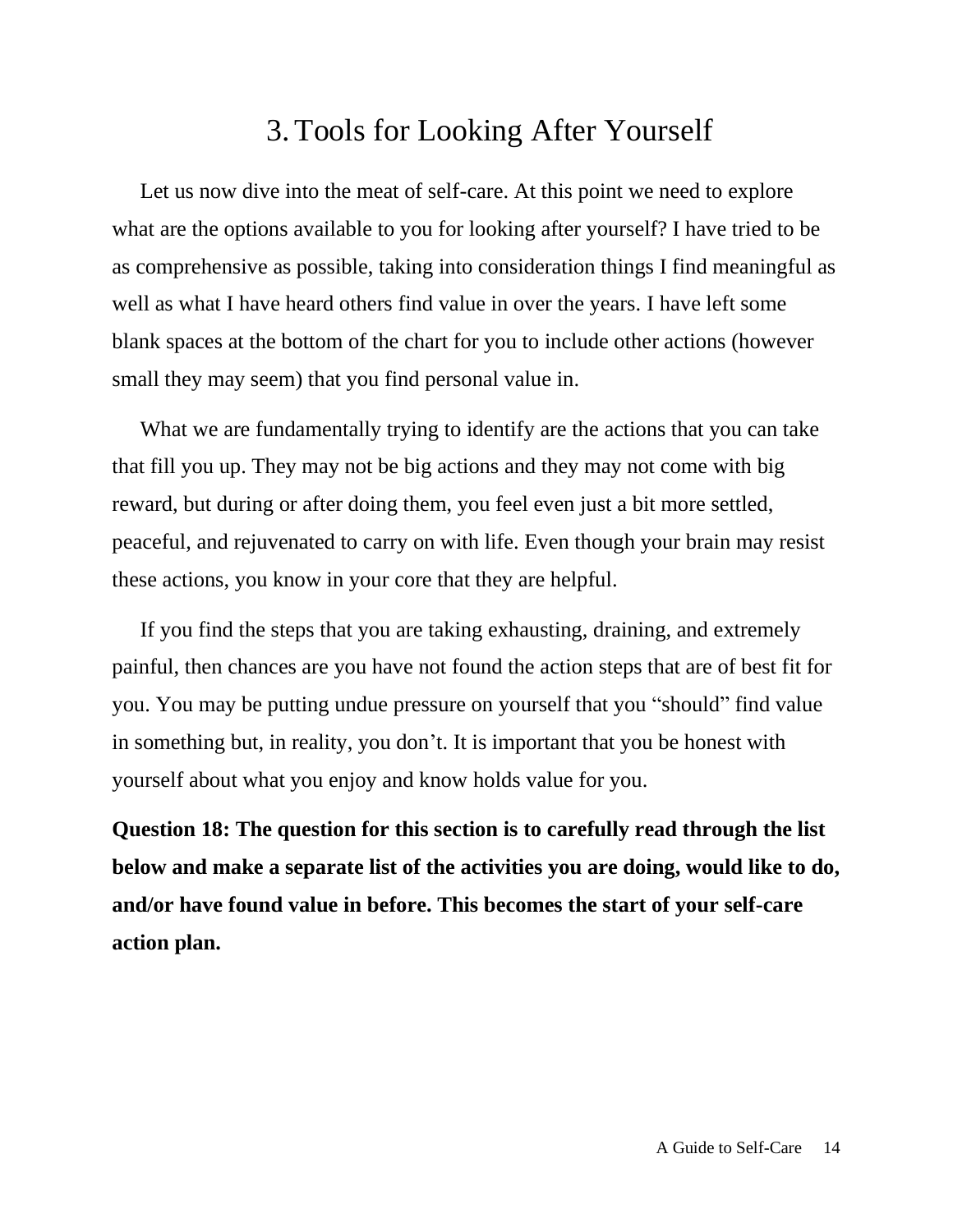## **The Self-care Chart**

| Fresh air                             | Quiet time                                 | Journaling                                  | Going to the<br>doctor         |
|---------------------------------------|--------------------------------------------|---------------------------------------------|--------------------------------|
| Massage                               | Petting an animal                          | Learning<br>something new                   | Listening to<br>music          |
| Walking                               | Sitting outside                            | Calling a friend                            | Watching a show                |
| Laughing                              | Crying                                     | Hugging yourself                            | Eating something<br>nourishing |
| Singing                               | Physiotherapy                              | Acupuncture                                 | Drinking water                 |
| Playing a sport                       | Watching rain                              | Being mindful                               | Going to the<br>dentist        |
| Playing an<br>instrument              | Playing a game                             | Using a<br>meditation app                   | Doing a fun<br>activity        |
| Crafting                              | Writing                                    | Art                                         | Cooking                        |
| Going to a spa                        | <b>Buying yourself</b><br>something new    | Reading a book                              | Going to an event              |
| Grooming                              | Saying no                                  | Tinkering                                   | <b>Cleaning your</b><br>home   |
| Using your hands                      | Saying yes to<br>something<br>enjoyable    | Leaving an event                            | Tidying up                     |
| Leaving a toxic                       | Ending a bad                               | Starting a new                              | Helping someone                |
| situation                             | relationship                               | friendship                                  |                                |
| Therapy                               | Support group                              | Volunteering                                | Talking                        |
| Checking in on<br>feelings            | Taking a class                             | Working                                     | Retiring                       |
| <b>Exploring</b>                      | Travelling                                 | <b>Staying home</b>                         | Smiling                        |
| <b>Lighting candles</b>               | Knitting                                   | Enjoying a cozy<br>day at home              | Enjoying<br>vigorous activity  |
| Learning<br>something new             | Donating to charity                        | Coloring with<br>your non-<br>dominant hand | Sauna                          |
| Being a<br>comfortable<br>temperature | Snuggling                                  | Hugging                                     | Kissing                        |
| Connected sex or<br>intimacy          | Going somewhere<br>new in your own<br>city | Home decorating                             | Smiling                        |
|                                       |                                            |                                             |                                |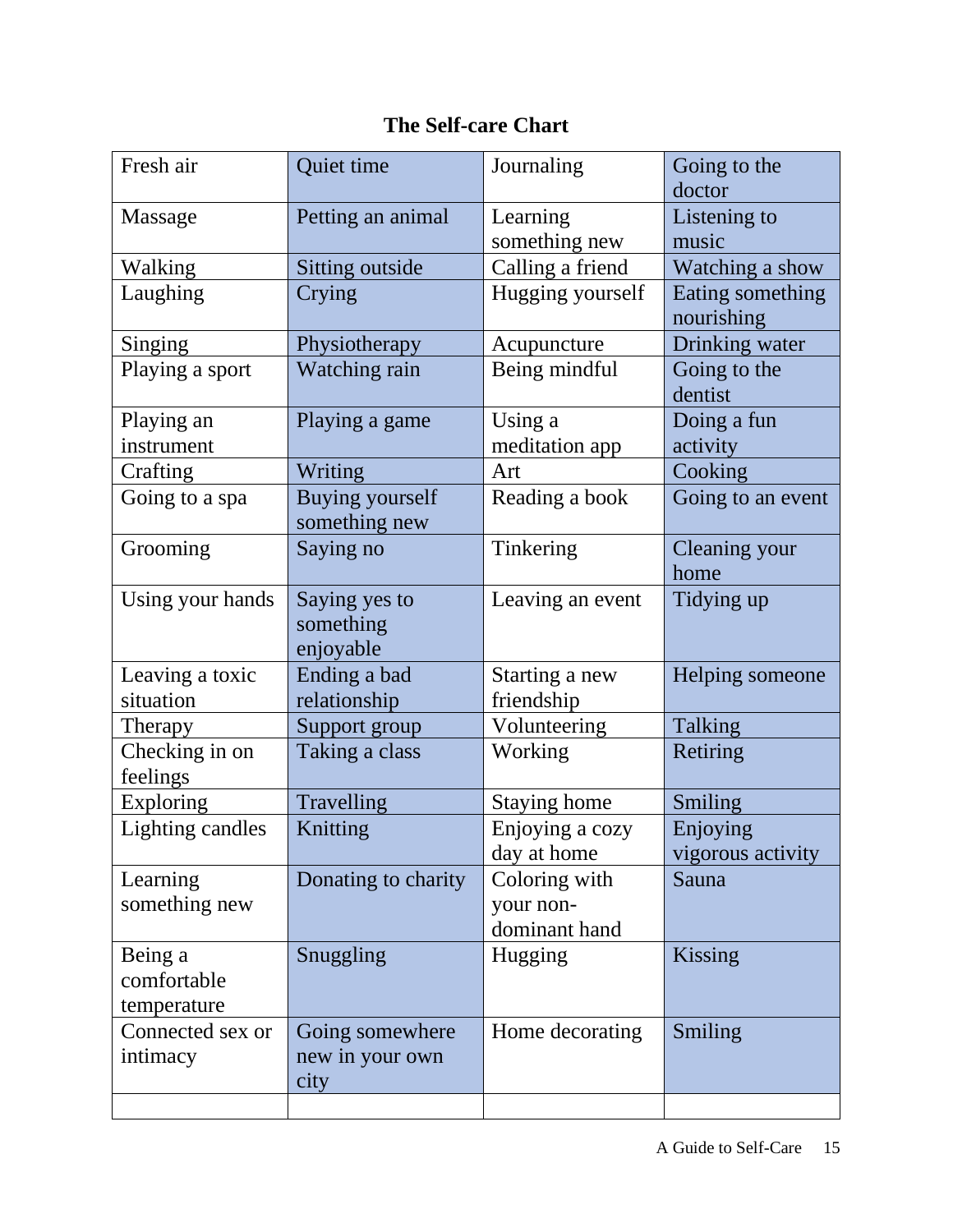**Question 19: Take time to revisit the bigger list every month or so to reevaluate what you are doing. Is there anything that you would like to remove? Add? Alter in any way? This list will shift for you over time as you and your needs change and that is okay and natural. It is part of the process!**

**Question 20: How are you feeling about the list you have created?** 

## **Question 21: How are you feeling about taking action with the list?**

This is what we will explore further in the next chapter: Action.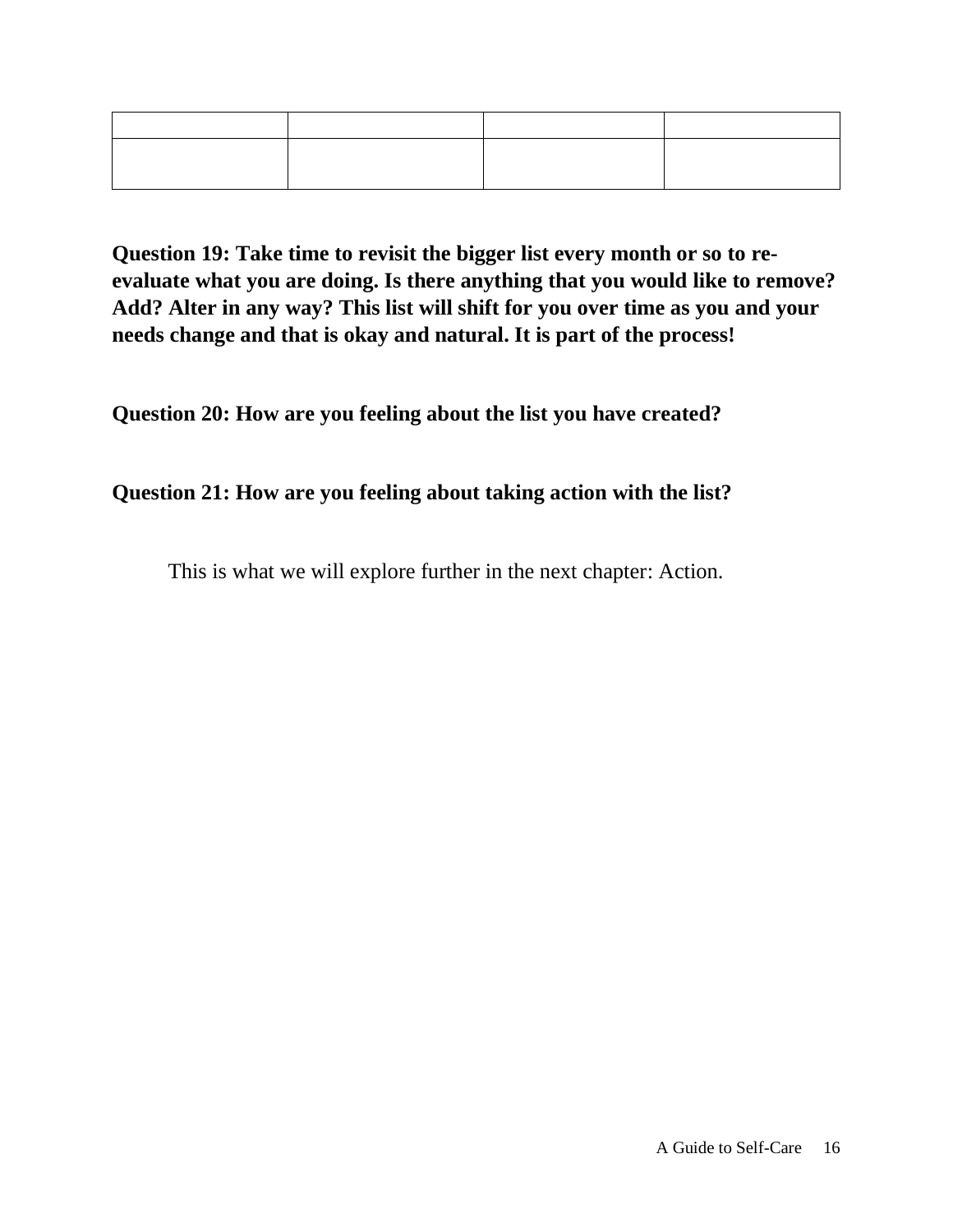## 4. Action Plan

All the hope and planning in the world is useless if we do not follow it up with the essential step of ACTION. We need to do things in order for things to change. One of my favourite quotes is "Nothing changes if nothing changes." We can sit and hope for change all we want, but until we are willing to do something about it, we will be in the same situation. I feel like a bit of a balloon popper as I tell people this because it deflates the fantasy and the false hope that things will just change and shift. No, they will not. You are the one living your life and you need to be the one to take steps to make it what you want. Nobody is going to do that for you.

Now that you have your list from chapter 3, we will start planning what to do with this. Here are some action steps that you can take to get you going in your journey:

- **1. Pick 1 or 2 items to start.** Taking on too much too fast is the #1 killer of hope and goals. Be realistic and start small. If you have already been taking action, then you will now *add* 1 or 2 more items and do this repeatedly until you have built up action that is realistic, fulfilling and sustainable for you.
- **2. Build a specific plan for each item.** When in the day are you going to do them? How are you going to execute them? It is important that you are incredibly specific with this. Taking a walk at 4:00pm is going to be more likely to happen then the intention of taking a walk 'sometime.'
- **3. Build accountability and reminders.** Calendars and planners are great for this. Put your intended actions into a visual reminder where you will see it and/or be reminded (most virtual calendars have audible reminders which are helpful here). You can ask for support from a friend or family member, but do not be exclusively reliant on this. Remember, this is your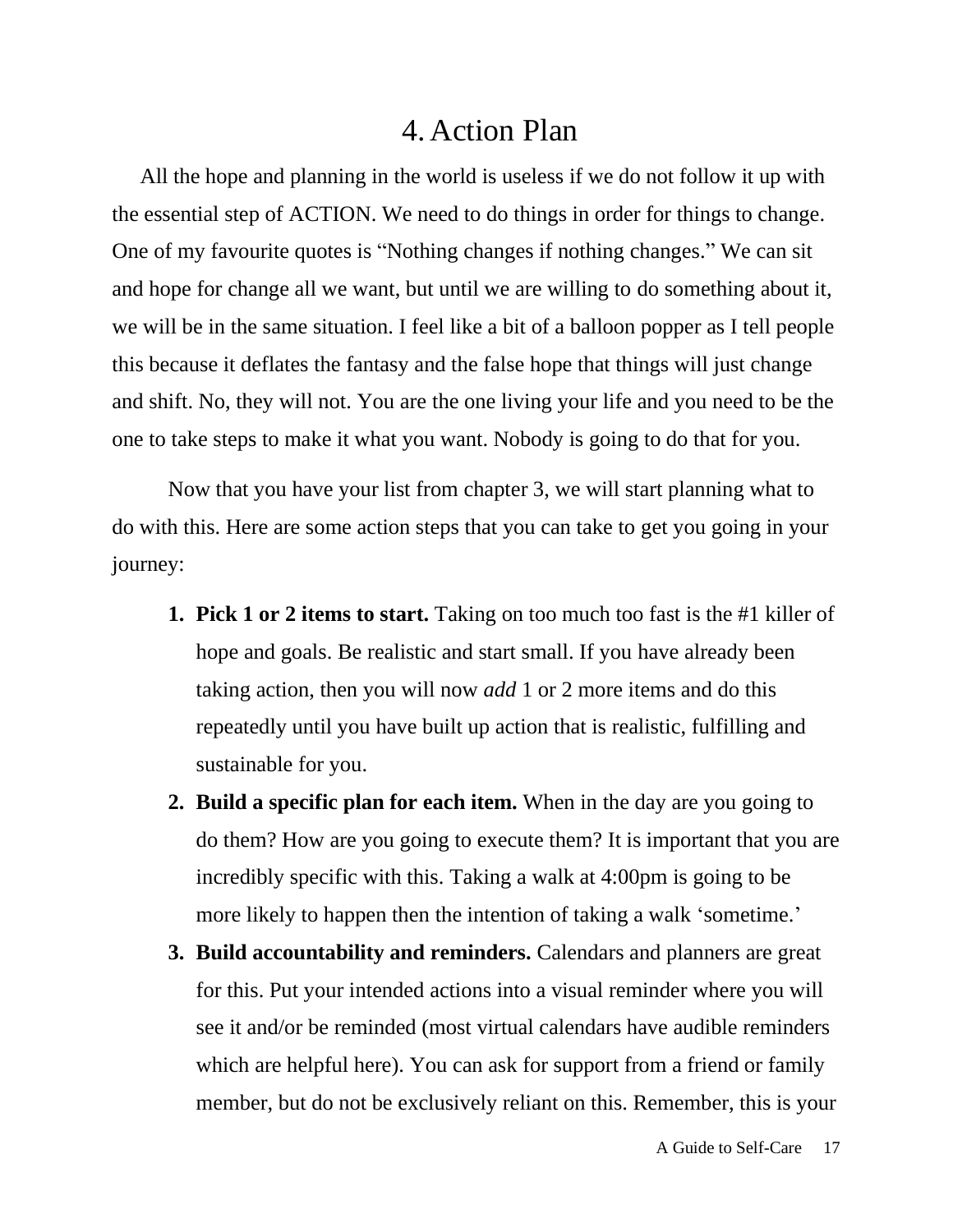life and goals so you will need to take ownership of the steps you are taking.

- **4. Execute for minimum of 3 weeks.** This is the time it takes to help solidify new patterns into our brains.
- **5. Pay attention to barriers along the way.** This will help you identify what roadblocks are coming up. Is it your thinking? Time? Is the goal too big and unrealistic? Is it not personal or meaningful enough? Are you enjoying it? Are shame or guilt rearing their ugly heads? Stopping to reevaluate frequently will help you to pivot as needed.
- **6. Redirect as needed.** This does not necessarily mean abandon ship completely on the action item. It might mean changing the time you're doing it or for how long. Sometimes it may mean picking something different off your list because you discover this particular action item is too much right now, not personal, or not what you thought it would be.
- **7. Aim for consistency. Be patient and kind to yourself.** Not doing the action item every time you intended means you are a human being. This helps you learn where you are vulnerable and about your triggers. It does not indicate that now is the time to stop. In fact, quite the opposite. It means you are onto something here and will likely find great value in keeping going.
- **8. Be encouraging of yourself.** Think about how you would reinforce progress in someone else. Say these kind words to yourself. Often.
- **9. Check in on your feelings regularly along the way.** Are you frustrated? Scared? Guilty? Shameful? Calm? Happy? Hopeful? Dejected? Pessimistic? Optimistic? Sad? These feelings give you information about where you are at and are a valuable part of the process. Taking time to reflect and even write them out on a daily or every few days basis is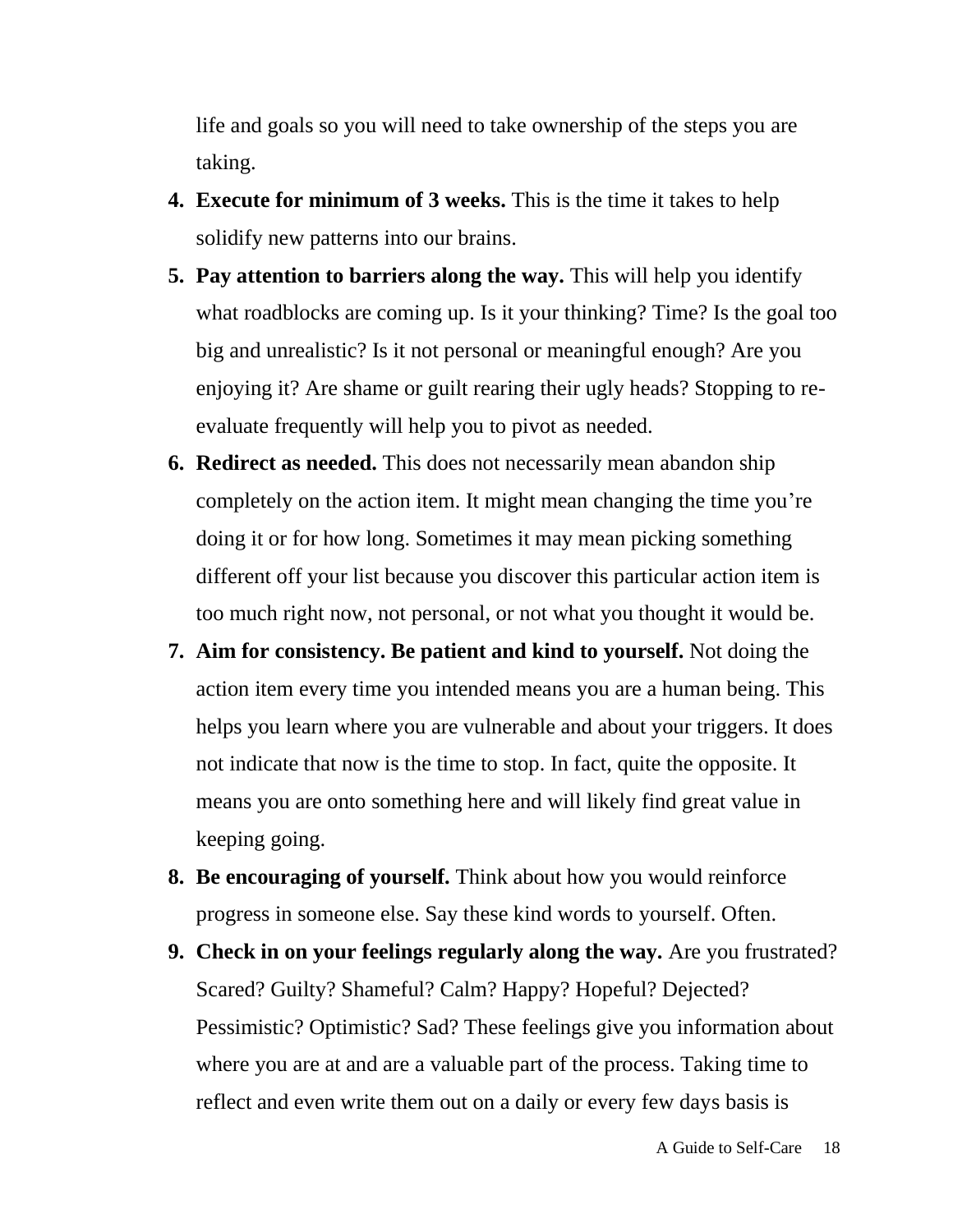helpful when it comes to change and goals. Taking care of yourself is not easy and is a process.

**10.After there has been consistency with your action items, you can add 1 or 2 more. Go back to step 1 and repeat as needed.** This is a great recipe for change. It can apply to self-care as well as other goals that you might have for yourself.

**Question 22: What are you learning about yourself as you go through this process?**

**Question 23: What step(s) were the easiest for you? What step(s) were the hardest for you? Any thoughts on how come they were easy and difficult?**

**Question 24: What is your current level of motivation to keep engaging in selfcare?**

**Question 25: What have you noticed has changed in you and your life as you started taking care of yourself? Try and pay attention to the good, the bad, and the ugly parts.** 

**Question 26: What would you say to a friend who is struggling? Can you say this to yourself in tough moments?**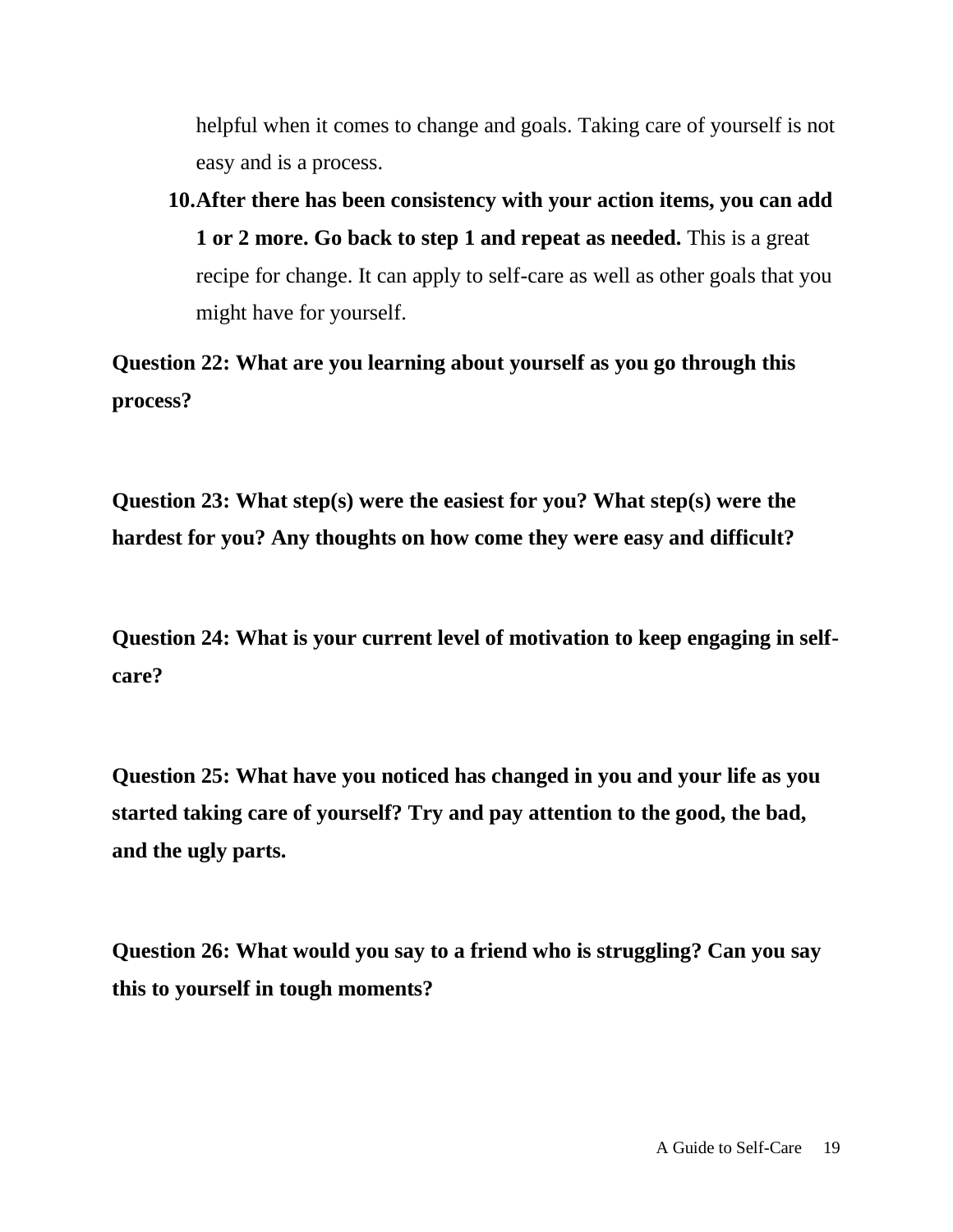**Question 27: Remember what brought you here in the first place. How come you wanted to take care of yourself? Remember this when the going gets tough.**

It is amazing how much pushback we can get from our brains when we are doing something different, even if it is something helpful and healthy. I know it can take the wind out of the sails to encounter this resistance from internally and from others (remember people do not fundamentally like change and do not like it thrust on them), but this does not mean these changes are not worth making.

Some final thoughts on the action phase from me are:

Take it slow.

Be patient.

Remember, it's a process.

You've got this.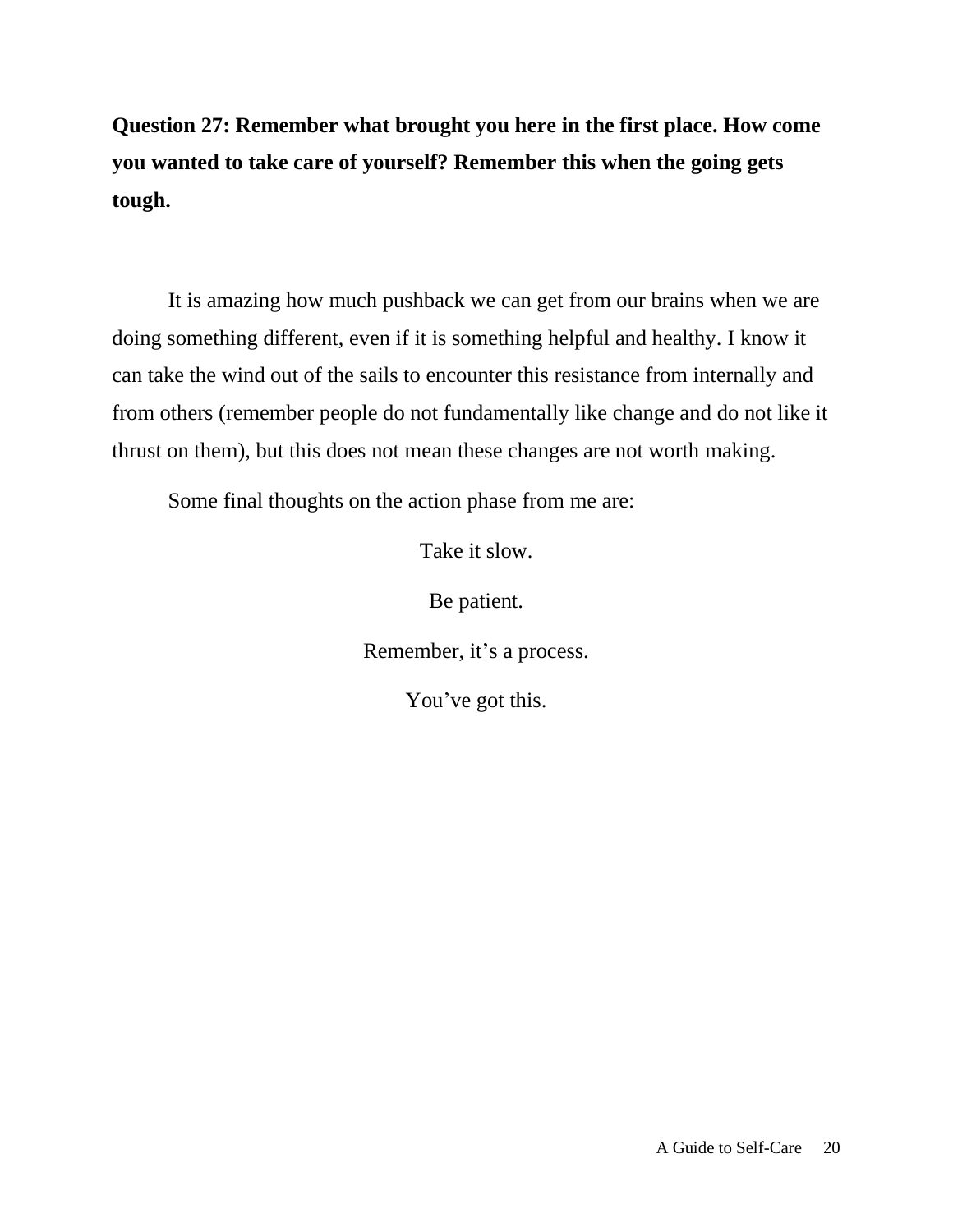## 5. Further Resources

I cringe when people ask me for resource recommendations. For one, I do not do much learning from books myself, I'm more an on the ground, learn it as you go type of person. Second, resources are so personal that what is groundbreaking for one person may hold no interest to someone else. I have curated a few suggestions below to get you going, but I would also recommend doing an online search for 'self-care' and browsing the resources available to find ones that personally connect for you. There are many resources from activity books to psychoeducation to practical planners to support you in your journey. Here are some others for your consideration:

*The Art of Extreme Self-Care* by Cheryl Richardson.

*The More or Less Definitive Guide to Self-care* by Anna Borges.

*Unfu\*ck Yourself: Get out of your head and into your life* by Gary John Bishop. *The Power of Now* by Eckhart Tolle.

Author and researcher Brene Brown. She writes about shame, resilience, and vulnerability

*Codependent No More* and *The Language of Letting Go* by Melody Beattie. Great resources for those who recognize their compulsion to take care of others is detracting from their relationship with themselves.

Self-care journals and planners, available online and at local bookstores.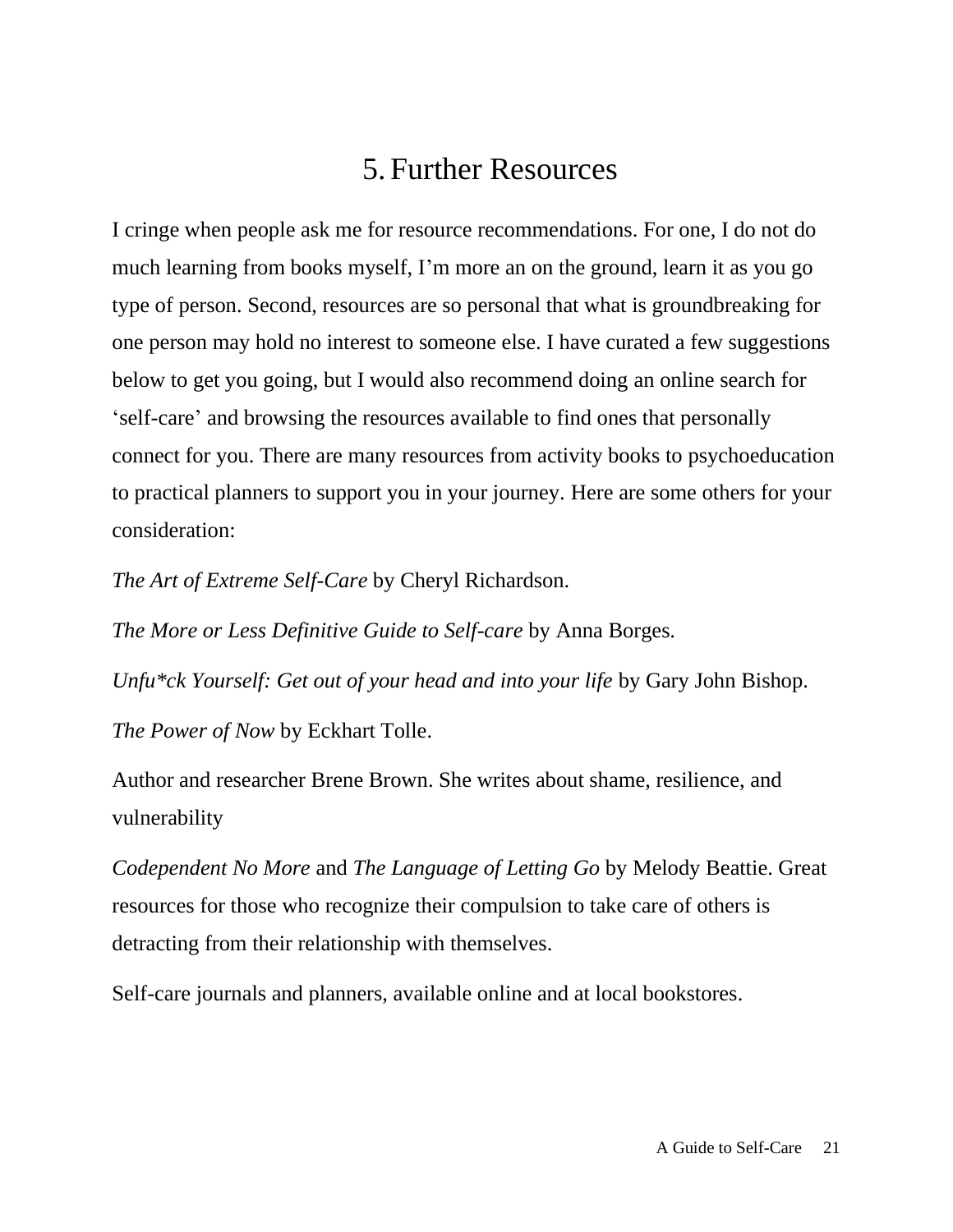## 6.Conclusion

You have learned a lot about yourself and what that ongoing relationship will look like by doing the work in this ebook. While this is by no means a comprehensive guide to self-development and self-care, I hope you have found it a useful tool to get you going in the process, or to reinforce and remind you of what you already know. As a healthcare provider, I know from bitter experience that if I am not mentally fit then I am of no use to others. (I once tried to go to work after I was thrust out of my home due to a fire. I had no time for days to look after myself and as soon as I had space and time before a client session, all I could do was cry. I rebooked my appointments, took some additional time off, and looked after myself as best I could although it was in strange circumstances. This allowed me to return and actually function at work). This is no different for those who are not healthcare providers.

How can we adequately teach, parent, coach, nurture, learn, or work when we are not functioning at full capacity? Self-care helps us to function at our fullest capacity and bring our best self forward. I hope you will prioritize yourself in order to prioritize life. It is worth it.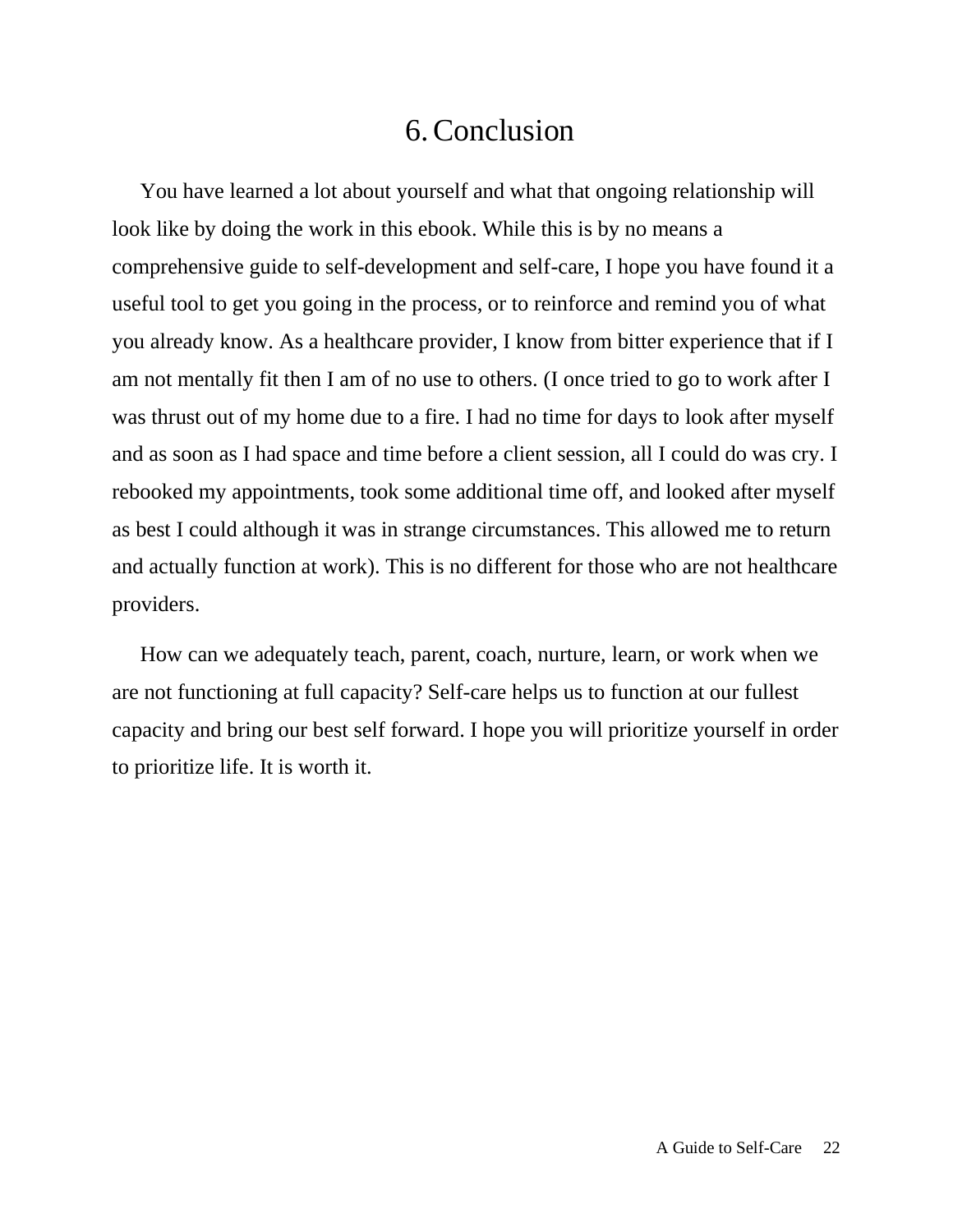## 7. About the Author

Paige Abbott is a Registered Psychologist in the province of Alberta since 2009. She works with individuals and couples primarily (and families from time to time) helping them improve their mental health and wellbeing. Paige has specialized in Addiction Psychology since 2011. From her perspective, this means exploring where the brain has become obsessive and compulsive in its unhealthy pursuit of dopamine. This may be with substances, like drugs or alcohol, but also commonly happens with other behaviours, including food, relationships, sex, gambling, shopping/spending, work, and more. Paige helps people to understand themselves and what their brain is doing so they can learn to work with this, rather than fighting against it.

Paige began her private practice, Sana Psychological, in 2019 after it being a career long dream and hopes to bring her expertise to those interested in exploring their mental wellness.

Paige is interested in supporting as many people as possible in their selfdevelopment journey and wrote this complimentary e-book in the hopes it might offer some clarity and inspiration to you.

In her personal life, Paige is married to her long-term partner and has one daughter. She has enjoyed journaling since she was 6 years old and also loves physical activity, one-on-one time with friends, laughter, meditation, and quiet time for herself. She is a Myers-Briggs INFJ and identifies as a Highly Sensitive Person or HSP (you can look these up to learn more if you are curious).